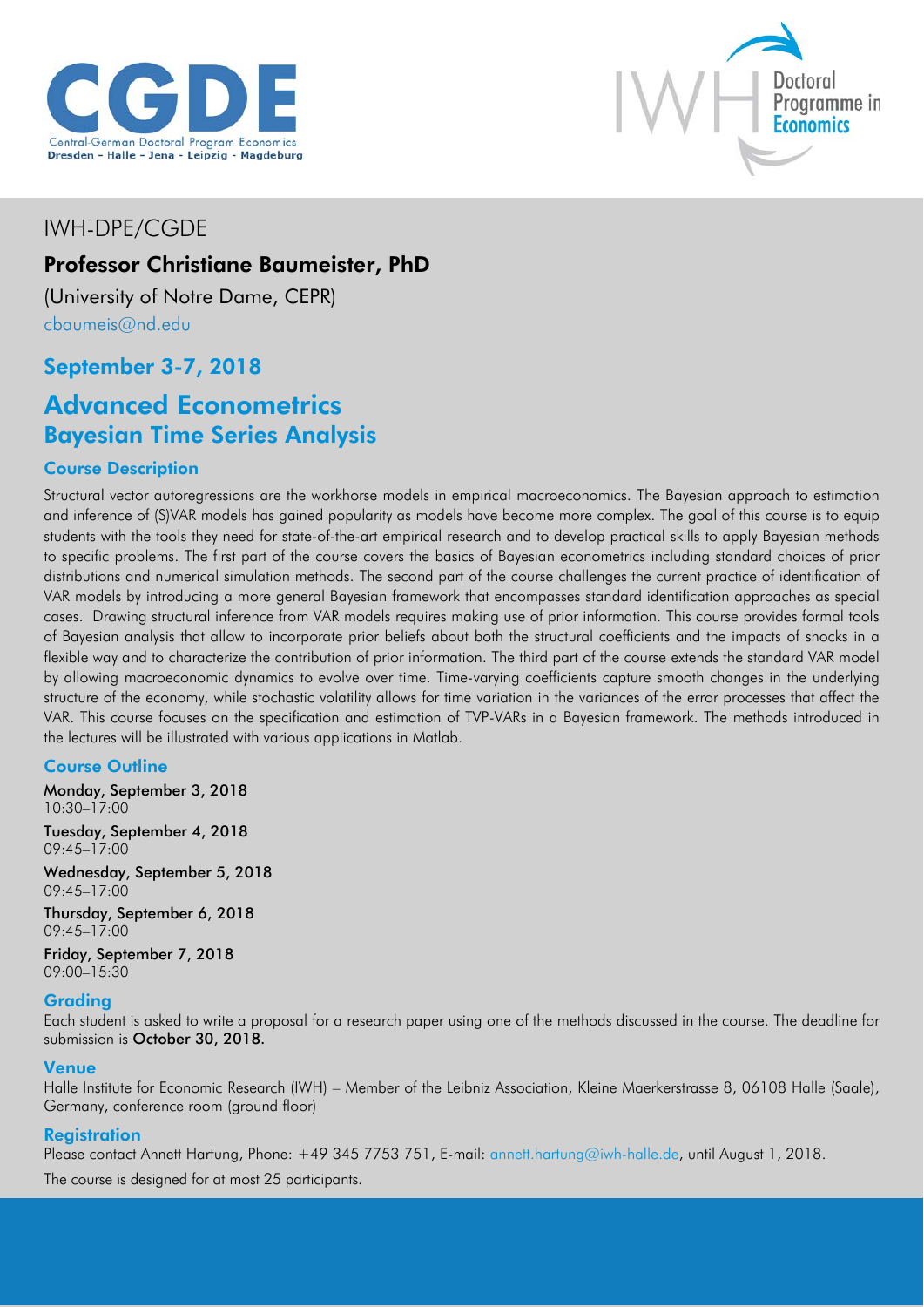## Detailed Program

#### Monday, September 3, 2018: Bayesian Analysis of VAR Models

| 10:30-12:00 Introduction to Bayesian Estimation                             |
|-----------------------------------------------------------------------------|
| 13:30-15:00 Bayesian Inference in Vector Autoregressions                    |
| 15:30-17:00 Matlab Application: Implementation of Priors and Gibbs sampling |

#### Tuesday, September 4, 2018: A Bayesian Approach to Structural VAR Models

| $09:45-10:15$ Office Hours |                                             |
|----------------------------|---------------------------------------------|
| $10:30 - 12:00$            | The Identification Problem Revisited        |
| $13:30 - 15:00$            | Identification Using Inequality Constraints |
| $15:30 - 17:00$            | Matlab Application: Labor Market Dynamics   |
|                            |                                             |

#### Wednesday, September 5, 2018: The Role of Prior Information

| $09:45-10:15$ Office Hours |                                                                                 |
|----------------------------|---------------------------------------------------------------------------------|
|                            | 10:30-12:00 A Bayesian Interpretation of Traditional Identification Assumptions |
| 13:30–15:00                | Matlab Application: Oil Supply and Demand Shocks                                |
| $15:30 - 17:00$            | Matlab Application: Labor Market Dynamics (Continued)                           |

#### Thursday, September 6, 2018: Inference in Set-Identified SVAR Models

| 09:45-10:15 Office Hours |                                                                                                     |
|--------------------------|-----------------------------------------------------------------------------------------------------|
|                          | 10:30-12:00 Credibility Sets for Impulse Response Functions, Variance and Historical Decompositions |
|                          | 13:30–15:00 Prior Information about Structural Coefficients and Impacts of Shocks                   |
|                          | 15:30-17:00 Matlab Application: The Effects of Monetary Policy                                      |

#### Friday, September 7, 2018: Modeling Time Variation in VAR Models

| 09:00-10:30 Time-Varying Parameter Models and the Kalman filter     |
|---------------------------------------------------------------------|
| 11:00-12:30 Stochastic Volatility Models                            |
| 14:00-15:30 Matlab Application: Forecasting Macroeconomic Variables |

## Reading List

Reference textbooks:

Greenberg, E., Introduction to Bayesian Econometrics, Cambridge University Press, second edition, 2012.

Kim, C.J., and C.R. Nelson, State-Space Models with Regime Switching, MIT Press, 1999.

#### 1. Bayesian Analysis of VAR Models

Casella, G., and E.I. George (1992), "Explaining the Gibbs Sampler," American Statistician, 26, 167-174.

- Doan, T., R. Litterman, and C. Sims (1984), "Forecasting and Conditional Projection Using Realistic Prior Distributions," Econometric Reviews, 3(1), 1-100.
- Kadiyala, K.R., and S. Karlsson (1997), "Numerical Methods for Estimation and Inference in Bayesian VAR-models," Journal of Applied Econometrics, 12, 99-132.

Kim and Nelson, Chapter 7

#### 2. A Bayesian Approach to Structural VARs

- Baumeister, C., and J.D. Hamilton (2015), "Sign Restrictions, Structural Vector Autoregressions, and Useful Prior Information," Econometrica, 83(5), 1963-1999.
- Baumeister, C., and J.D. Hamilton (2017), "Structural Interpretation of Vector Autoregressions with Incomplete Identification: Revisiting the Role of Oil Supply and Demand Shocks," working paper, UCSD.
- Baumeister, C., and J.D. Hamilton (2018), "Inference in Structural Vector Autoregressions When the Identifying Assumptions are Not Fully Believed: Re-evaluating the Role of Monetary Policy in Economic Fluctuations," working paper, UCSD.

Chib, S., and E. Greenberg (1995), "Understanding the Metropolis-Hastings Algorithm," American Statistician, 49(4), 327-335.

Rubio-Ramirez, J.F., D.F. Waggoner, and T. Zha (2010), "Structural Vector Autoregressions: Theory of Identification and Algorithms for Inference," Review of Economic Studies, 77(2), 665-696.

Sims, C. A., and T. Zha (1998), "Bayesian Methods for Dynamic Multivariate Models," International Economic Review, 39(4), 949-968.